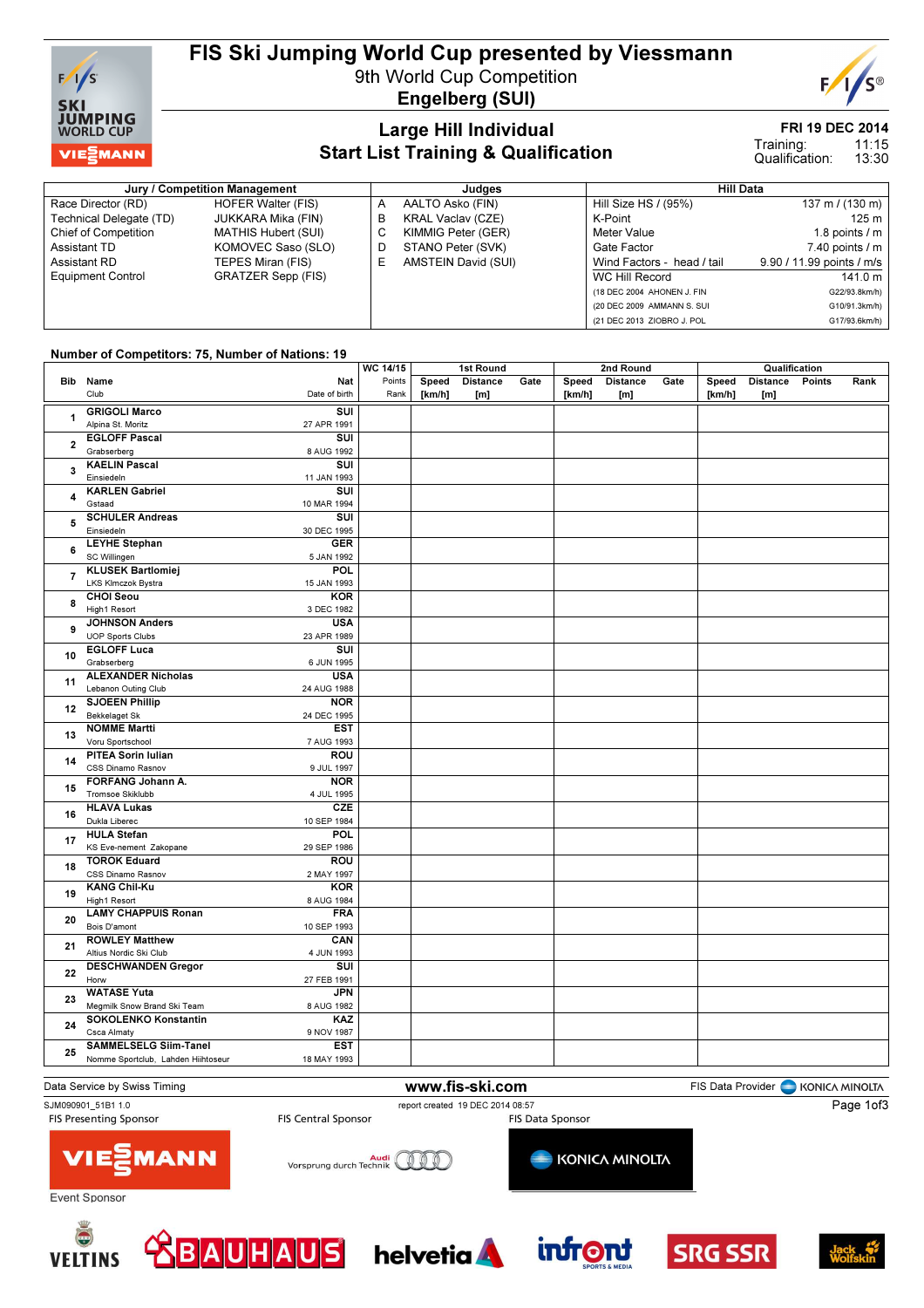

### FIS Ski Jumping World Cup presented by Viessmann

9th World Cup Competition Engelberg (SUI)



Large Hill Individual Start List Training & Qualification

FRI 19 DEC 2014

11:15 13:30 Training: Qualification:

|    |                                                                                   | <b>WC 14/15</b> |        | 1st Round       |      |        | 2nd Round       |      |        | Qualification   |        |      |
|----|-----------------------------------------------------------------------------------|-----------------|--------|-----------------|------|--------|-----------------|------|--------|-----------------|--------|------|
|    | Nat<br>Bib Name                                                                   | Points          | Speed  | <b>Distance</b> | Gate | Speed  | <b>Distance</b> | Gate | Speed  | <b>Distance</b> | Points | Rank |
|    | Club<br>Date of birth                                                             | Rank            | [km/h] | [m]             |      | [km/h] | [m]             |      | [km/h] | [m]             |        |      |
|    |                                                                                   |                 |        |                 |      |        |                 |      |        |                 |        |      |
| 26 | <b>MORASSI Andrea</b><br><b>ITA</b>                                               |                 |        |                 |      |        |                 |      |        |                 |        |      |
|    | C.S. FORESTALE DELLO STATO<br>30 AUG 1988<br><b>DIETHART Thomas</b><br><b>AUT</b> |                 |        |                 |      |        |                 |      |        |                 |        |      |
| 27 | UVB Hinzenbach-Oberoesterreich<br>25 FEB 1992                                     |                 |        |                 |      |        |                 |      |        |                 |        |      |
|    | KAZ                                                                               |                 |        |                 |      |        |                 |      |        |                 |        |      |
| 28 | <b>ZHAPAROV Marat</b><br>Almaty Skiclub<br>25 AUG 1985                            |                 |        |                 |      |        |                 |      |        |                 |        |      |
|    | <b>COLLOREDO Sebastian</b><br><b>ITA</b>                                          |                 |        |                 |      |        |                 |      |        |                 |        |      |
| 29 | GRUPPO SCIATORI FIAMME GIALLE<br>9 SEP 1987                                       |                 |        |                 |      |        |                 |      |        |                 |        |      |
|    | <b>ITO Kenshiro</b><br><b>JPN</b>                                                 | $\overline{2}$  |        |                 |      |        |                 |      |        |                 |        |      |
| 30 | Megmilk Snow Brand Ski Team<br>8 JAN 1990                                         | 60.             |        |                 |      |        |                 |      |        |                 |        |      |
|    | ZOGRAFSKI Vladimir<br><b>BUL</b>                                                  | $\overline{4}$  |        |                 |      |        |                 |      |        |                 |        |      |
| 31 | <b>NSA</b><br>14 JUL 1993                                                         | 59.             |        |                 |      |        |                 |      |        |                 |        |      |
|    | <b>ZNISZCZOL Aleksander</b><br>POL                                                | 5               |        |                 |      |        |                 |      |        |                 |        |      |
| 32 | KS Wisla Wisla<br>8 MAR 1994                                                      | 56.             |        |                 |      |        |                 |      |        |                 |        |      |
|    | <b>MAKSIMOCHKIN Mikhail</b><br><b>RUS</b>                                         | $\overline{5}$  |        |                 |      |        |                 |      |        |                 |        |      |
| 33 | Nizhniy Novgorod<br>29 AUG 1993                                                   | 56.             |        |                 |      |        |                 |      |        |                 |        |      |
|    | <b>JPN</b><br><b>SAKUYAMA Kento</b>                                               | $\overline{6}$  |        |                 |      |        |                 |      |        |                 |        |      |
| 34 | Kitano Construction Corp.Ski Team<br>3 JUL 1990                                   | 53.             |        |                 |      |        |                 |      |        |                 |        |      |
|    | <b>HAZETDINOV Ilmir</b><br><b>RUS</b>                                             | $\overline{7}$  |        |                 |      |        |                 |      |        |                 |        |      |
| 35 | <b>CSKA</b><br>28 OCT 1991                                                        | 49.             |        |                 |      |        |                 |      |        |                 |        |      |
|    | <b>LOITZL Wolfgang</b><br>AUT                                                     | 8               |        |                 |      |        |                 |      |        |                 |        |      |
| 36 | WSC Bad Mitterndorf-Steiermark<br>13 JAN 1980                                     | 47.             |        |                 |      |        |                 |      |        |                 |        |      |
|    | <b>KUBACKI Dawid</b><br>POL                                                       | 8               |        |                 |      |        |                 |      |        |                 |        |      |
| 37 | TS Wisla Zakopane<br>12 MAR 1990                                                  | 47.             |        |                 |      |        |                 |      |        |                 |        |      |
|    | <b>KOIVURANTA Anssi</b><br><b>FIN</b>                                             | 10              |        |                 |      |        |                 |      |        |                 |        |      |
| 38 | Kuusamon Erä-Veikot<br>3 JUL 1988                                                 | 45.             |        |                 |      |        |                 |      |        |                 |        |      |
|    | <b>MURANKA Klemens</b><br>POL                                                     | 10              |        |                 |      |        |                 |      |        |                 |        |      |
| 39 | TS Wisla Zakopane<br>31 AUG 1994                                                  | 45.             |        |                 |      |        |                 |      |        |                 |        |      |
|    | <b>DEZMAN Nejc</b><br><b>SLO</b>                                                  | 11              |        |                 |      |        |                 |      |        |                 |        |      |
| 40 | SK Triglav Krani<br>7 DEC 1992                                                    | 43.             |        |                 |      |        |                 |      |        |                 |        |      |
|    | <b>POL</b><br>ZIOBRO Jan                                                          | 12              |        |                 |      |        |                 |      |        |                 |        |      |
| 41 | WKS Zakopane<br>24 JUN 1991                                                       | 42.             |        |                 |      |        |                 |      |        |                 |        |      |
| 42 | <b>TOCHIMOTO Shohei</b><br><b>JPN</b>                                             | 15              |        |                 |      |        |                 |      |        |                 |        |      |
|    | Megmilk Snow Brand Ski Team<br>21 DEC 1989                                        | 38.             |        |                 |      |        |                 |      |        |                 |        |      |
| 43 | <b>JANDA Jakub</b><br>CZE                                                         | 15              |        |                 |      |        |                 |      |        |                 |        |      |
|    | Dukla Liberec<br>27 APR 1978                                                      | 38.             |        |                 |      |        |                 |      |        |                 |        |      |
| 44 | <b>PEIER Killian</b><br>SUI                                                       | 15              |        |                 |      |        |                 |      |        |                 |        |      |
|    | Vallee du Joux<br>28 MAR 1995                                                     | 38.             |        |                 |      |        |                 |      |        |                 |        |      |
| 45 | <b>SLO</b><br><b>TEPES Jurij</b>                                                  | 17              |        |                 |      |        |                 |      |        |                 |        |      |
|    | SD Dolomiti<br>14 FEB 1989                                                        | 37.             |        |                 |      |        |                 |      |        |                 |        |      |
| 46 | <b>LANISEK Anze</b><br><b>SLO</b>                                                 | 21              |        |                 |      |        |                 |      |        |                 |        |      |
|    | <b>Ssk Menges</b><br>20 APR 1996                                                  | 35.             |        |                 |      |        |                 |      |        |                 |        |      |
| 47 | <b>DESCOMBES SEVOIE Vincent</b><br><b>FRA</b>                                     | $\overline{22}$ |        |                 |      |        |                 |      |        |                 |        |      |
|    | Douanes - Chamonix<br>9 JAN 1984                                                  | 34.             |        |                 |      |        |                 |      |        |                 |        |      |
| 48 | <b>VASSILIEV Dimitry</b><br><b>RUS</b>                                            | 29              |        |                 |      |        |                 |      |        |                 |        |      |
|    | Ufa Dinamo<br>26 DEC 1979<br><b>BRESADOLA Davide</b><br><b>ITA</b>                | 32.<br>31       |        |                 |      |        |                 |      |        |                 |        |      |
| 49 | C.S. Esercito<br>10 SEP 1988                                                      | 31.             |        |                 |      |        |                 |      |        |                 |        |      |
|    | <b>WANK Andreas</b><br>GER                                                        | 33              |        |                 |      |        |                 |      |        |                 |        |      |
| 50 | SC Hinterzarten<br>18 FEB 1988                                                    | 30.             |        |                 |      |        |                 |      |        |                 |        |      |
|    | <b>LARINTO Ville</b><br><b>FIN</b>                                                | 35              |        |                 |      |        |                 |      |        |                 |        |      |
| 51 | Lahden Hiihtoseura<br>11 APR 1990                                                 | 29.             |        |                 |      |        |                 |      |        |                 |        |      |
|    | <b>TANDE Daniel-Andre</b><br><b>NOR</b>                                           | 50              |        |                 |      |        |                 |      |        |                 |        |      |
| 52 | Kongsberg If<br>24 JAN 1994                                                       | 27.             |        |                 |      |        |                 |      |        |                 |        |      |
|    | <b>FREITAG Richard</b><br><b>GER</b>                                              | 53              |        |                 |      |        |                 |      |        |                 |        |      |
| 53 | SG Nickelhuette Aue<br>14 AUG 1991                                                | 26.             |        |                 |      |        |                 |      |        |                 |        |      |
|    | <b>NEUMAYER Michael</b><br><b>GER</b>                                             | 55              |        |                 |      |        |                 |      |        |                 |        |      |
| 54 | SC 1906 Oberstdorf<br>15 JAN 1979                                                 | 24.             |        |                 |      |        |                 |      |        |                 |        |      |
|    | <b>MAEAETTAE Jarkko</b><br><b>FIN</b>                                             | 55              |        |                 |      |        |                 |      |        |                 |        |      |
| 55 | Kainuun Hiihtoseura<br>28 DEC 1994                                                | 24.             |        |                 |      |        |                 |      |        |                 |        |      |
|    | <b>MATURA Jan</b><br>CZE                                                          | 60              |        |                 |      |        |                 |      |        |                 |        |      |
| 56 | Dukla Liberec<br>29 JAN 1980                                                      | 23.             |        |                 |      |        |                 |      |        |                 |        |      |